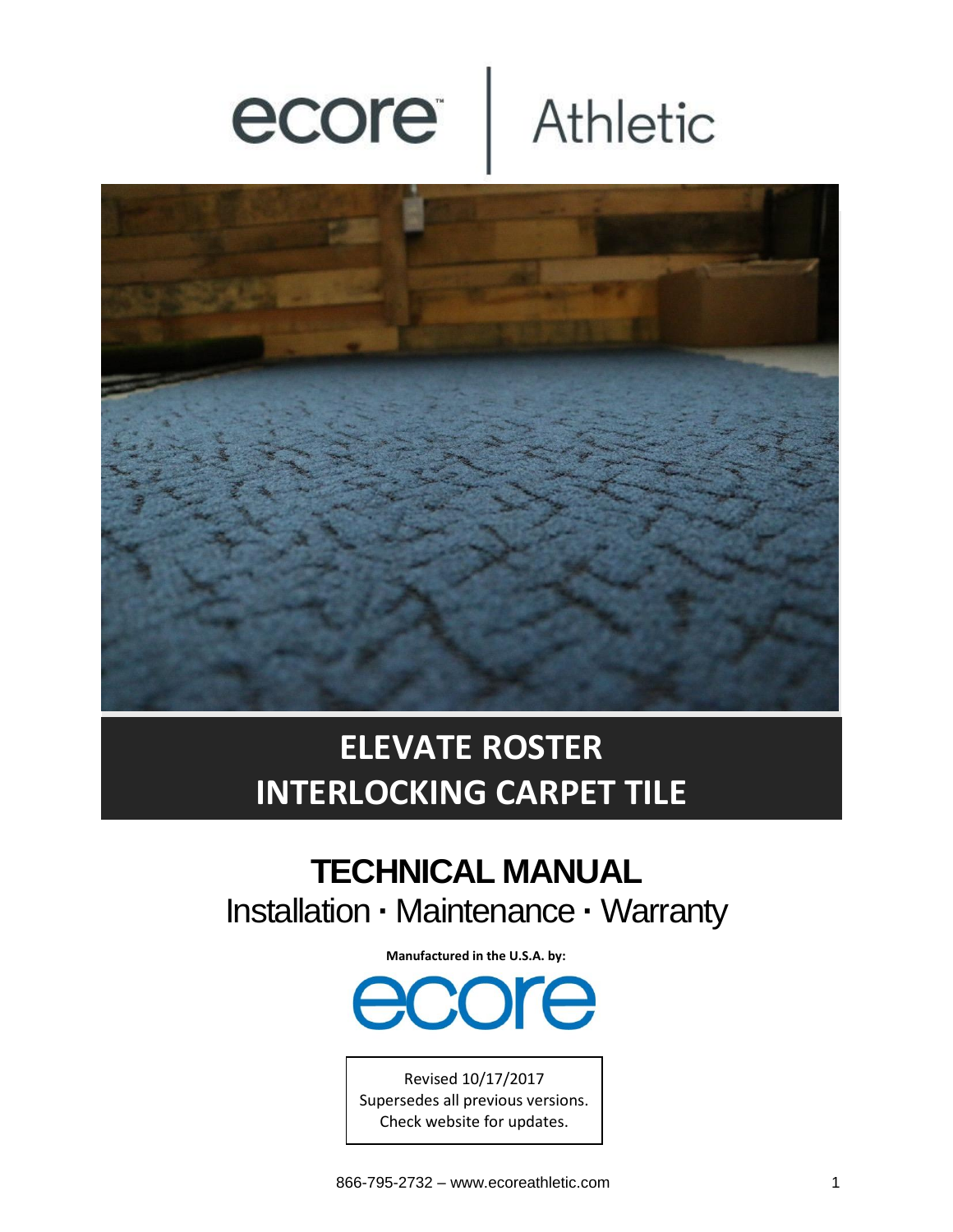## **TABLE OF CONTENTS**

### **INSTALLATION**

| <b>Precautionary Measures</b>          | 3   |
|----------------------------------------|-----|
| <b>Required Tools</b>                  | 3   |
| <b>Job Site Conditions</b>             | 3   |
| Storage & Handling                     |     |
| Interlocking Wall To Wall Installation | 4-5 |
| Interlocking Area Mat Installation     | 5   |

#### **MAINTENANCE**

| Planning Phase                        | 6        |
|---------------------------------------|----------|
| Cleaning and Preventative Maintenance | $7 - 10$ |
| Cleaning Chart                        | 11       |

#### **WARRANTY**

Warranty 12-13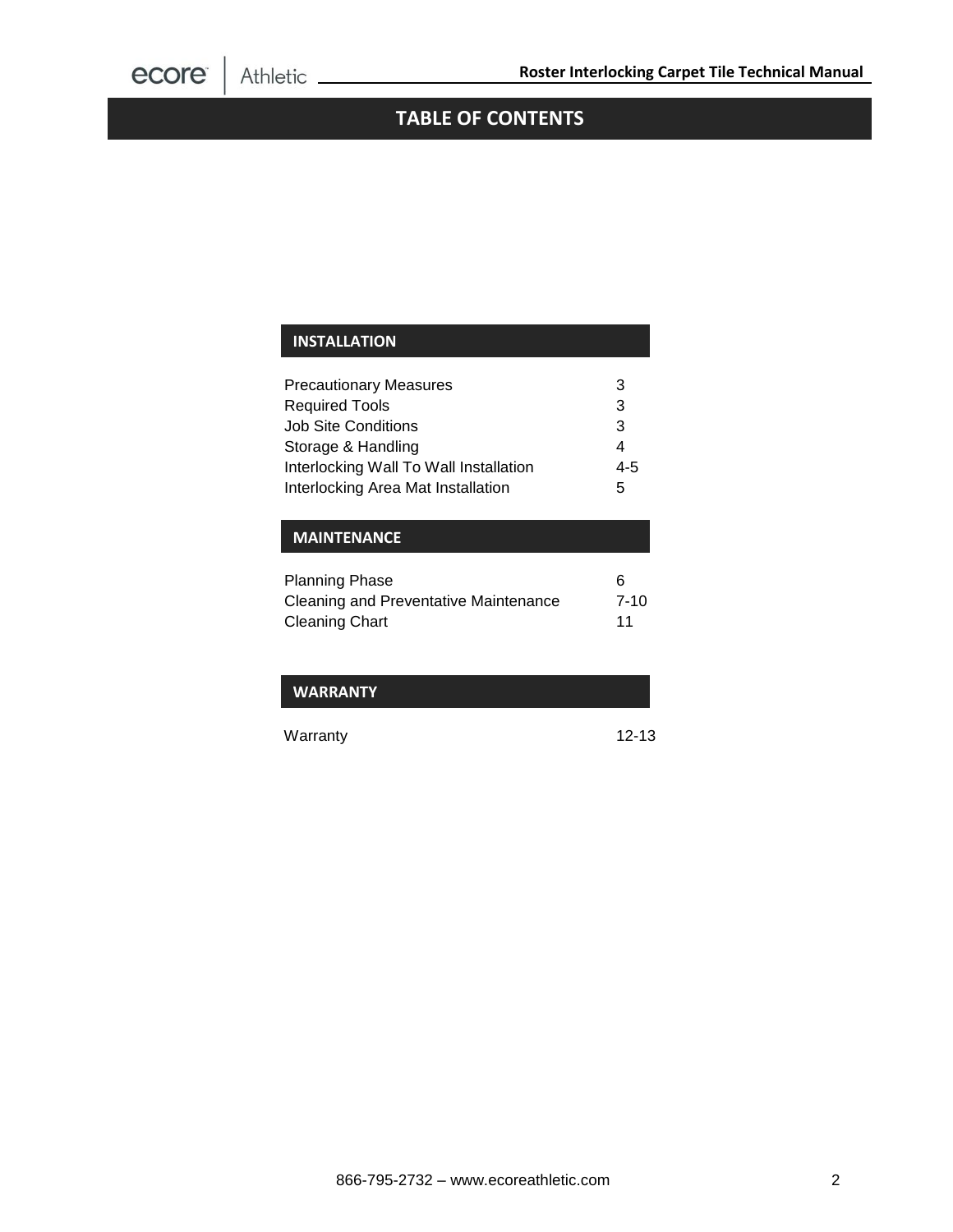#### **INSTALLATION**

#### **I. PRECAUTIONARY MEASURES**

- A. All Interlocking tiles must be acclimated for a minimum of **48 hours** before installation.
- B. Installation should begin from the center of the room working toward the perimeter walls. This will ensure the installation is square and consistent tile sizes are used around the perimeter. Do not place cut pieces around the perimeter less than 12". Design should be laid out prior to beginning and adjustments made accordingly.
- C. Double stick tape should be used around perimeter edges and doorway transitions where tiles have been cut to fit.
- D. Where interlocking tiles will be subjected to rolling loads, such as heavy carts or chairs, it is recommended to apply a spray adhesive, releasable adhesive or double stick tape, as needed, to prevent excess movement.
- E. All tiles are marked on the bottom with arrows. Failure to install directionally will result in visual inconsistencies.
- F. Subfloor should be smooth to prevent irregularities, roughness, or other defects from telegraphing through the new flooring. The surface should be flat to the equivalent of 3/16" in 10 feet.
- G. All high spots should be ground level and low spots filled with an approved cementitious based patching compound.
- H. All saw cuts (control joints), cracks, indentations, and other non-moving joints in the concrete must be filled with an approved cementitious based patching compound.
- I. Expansion joints in the concrete are designed to allow for expansion and contraction of the concrete. Expansion joint covers designed for resilient floor coverings should be used.

#### **II. REQUIRED TOOLS AND MATERIALS**

| Tape measure                         | Marking tool, paint pens or chalk    |
|--------------------------------------|--------------------------------------|
| Chalk line                           | 100 lb three section flooring roller |
| Metal straight edge                  | Push broom or vacuum                 |
| Double stick tape                    | Carpet tractor / seam roller         |
| Utility knife with heavy-duty blades | Construction spray adhesive          |
| Framing square                       | Non-Marking rubber mallet            |
|                                      |                                      |

#### **III. JOB SITE CONDITIONS**

- A. This product is intended for indoor use only. Do not use where the flooring will be exposed to fuels, oils, solvents, or other chemicals.
- B. Areas to receive flooring should be weather tight and maintained at a minimum uniform temperature of 65°F (18°C) for 48 hours before, during, and after the installation.
- C. Interlocking tiles can be installed over concrete or existing resilient flooring, such as vinyl, linoleum, laminate, ceramic tile, and wood that is flat and firmly adhered.
- D. Surface should be smooth to prevent irregularities, roughness, or other defects from telegraphing through the new flooring. Substrate should be smooth to allow tabs to interlock properly during installation and during use.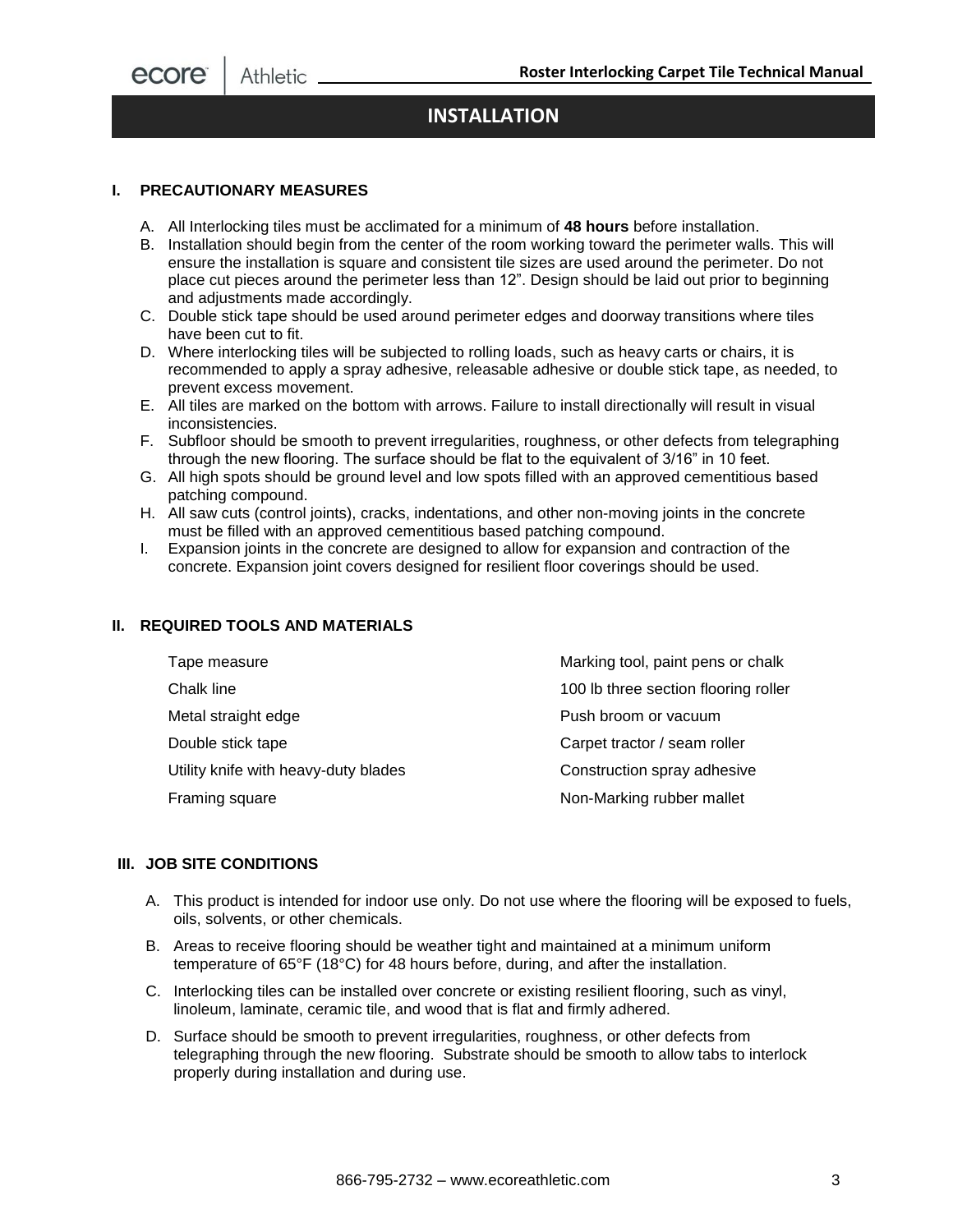#### **INSTALLATION**

#### **IV. MATERIAL STORAGE AND HANDLING**

- A. Store the material in its original, unopened packaging with all labels intact.
- B. Material should be stored in a clean, dry, and conditioned environment.
- C. Prior to installation, allow tiles to remain in the area to be installed at a minimum uniform room temperature of 65 $^{\circ}$  F for 48 hours prior to installation. Make sure tiles are laid flat.
- D. Inspect all materials for visual defects before beginning the installation. Verify the material delivered is the correct style, color, and amount. Any discrepancies must be reported immediately before beginning the installation.
- E. Make sure tiles are laid flat and do not fold tiles over one another with tabs still interlocked.
- F. Ensure job site and subfloor conditions are met.

#### **V. WALL-TO-WALL LAYOUT**

- A. It is customary to begin tile installations from the center of the room.
- B. Measure the width of the area to be covered.
- C. Mark the center of the area at two points, one at each end.
- D. Snap a chalk line, line #1, through these two points.
- E. Determine the center point of the chalk line.
- F. Using a carpenter's square or another method, snap a second chalk line, line perpendicular (at 90°) to the first line. The lines should intersect at their centers.
- G. The area to be covered is now divided into quarters. Begin the installation at the center of the area, where the two lines intersect. See Diagram 1.

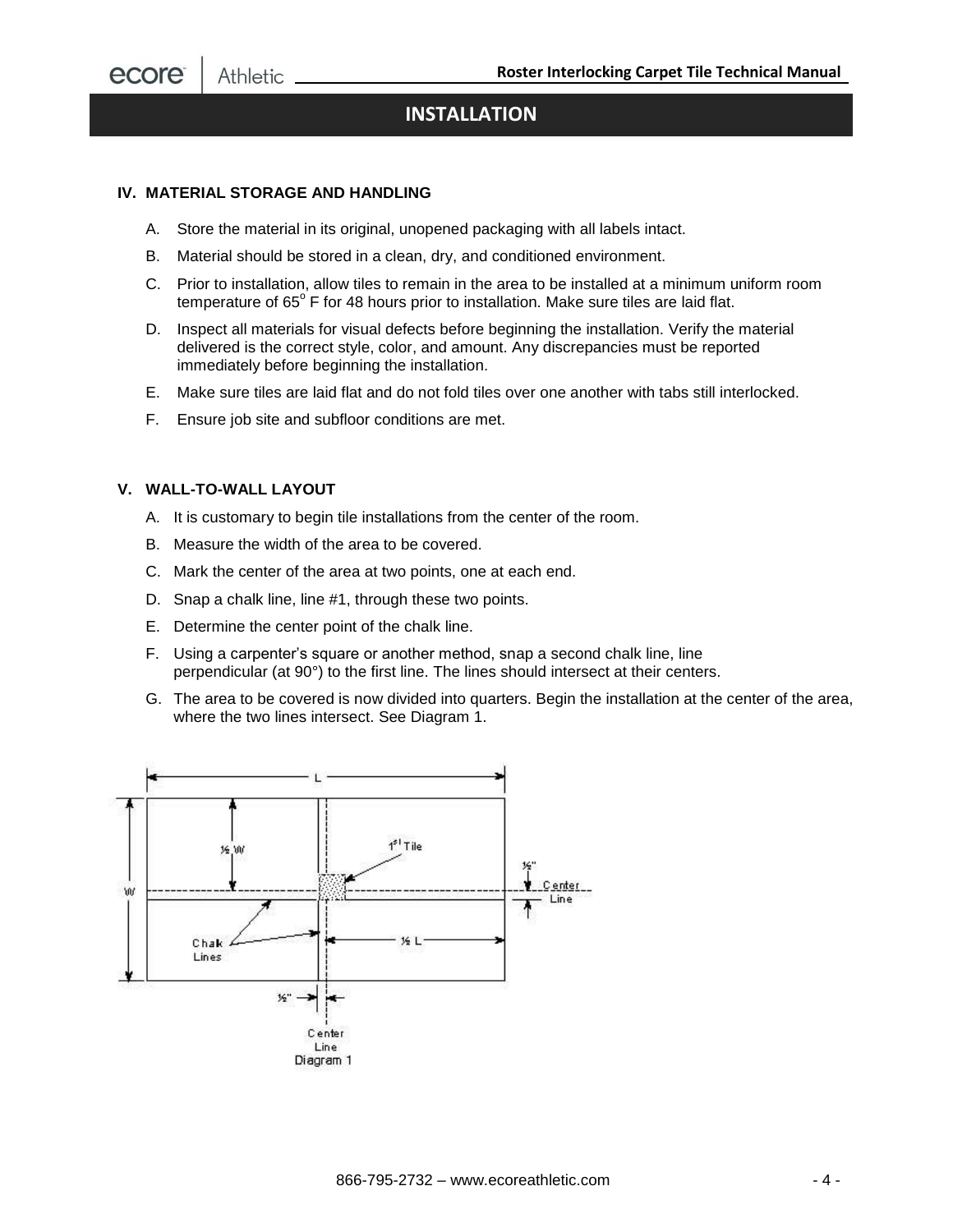### **INSTALLATION**

- H. Interlocking tiles must be installed in the same direction. Directional markings stamped on the bottom of the tiles must point in the same direction. It may be necessary to offset the centerline to ensure that perimeter tiles are no less than 12".
- I. Lay whole tiles from left to right along chalk line #1 up to the wall on the opposite side of chalk line #2. The last tile will likely have to be cut to fit against the wall.
- J. Cut the last piece to fit against the wall using a metal straight edge and a sharp utility knife. Do not compression fit the tile against the wall. Allow a 1/4" around the perimeter to avoid compressing tiles.
- K. Double stick tape should be used on perimeter edges and doorways where tiles have been cut to fit. If tape fails to bond to substrate, due to drywall dust or other contaminant, than a construction spray adhesive, such as APAC 643, should be applied to surface before applying the tape for best results.

#### **VI. AREA MAT LAYOUT**

ecore

Athletic

- A. For a simple area mat installation using interlocking tiles, lay down the tiles to the desired length and width and interlock the tabs.
- B. For a finished look, trim the interlocking tabs from the mat using a sharp utility knife and a metal straight edge.
- C. A good quality double face tape can be used to hold the area mat in place, and carpet transitions can be used for a more finished look around the perimeter.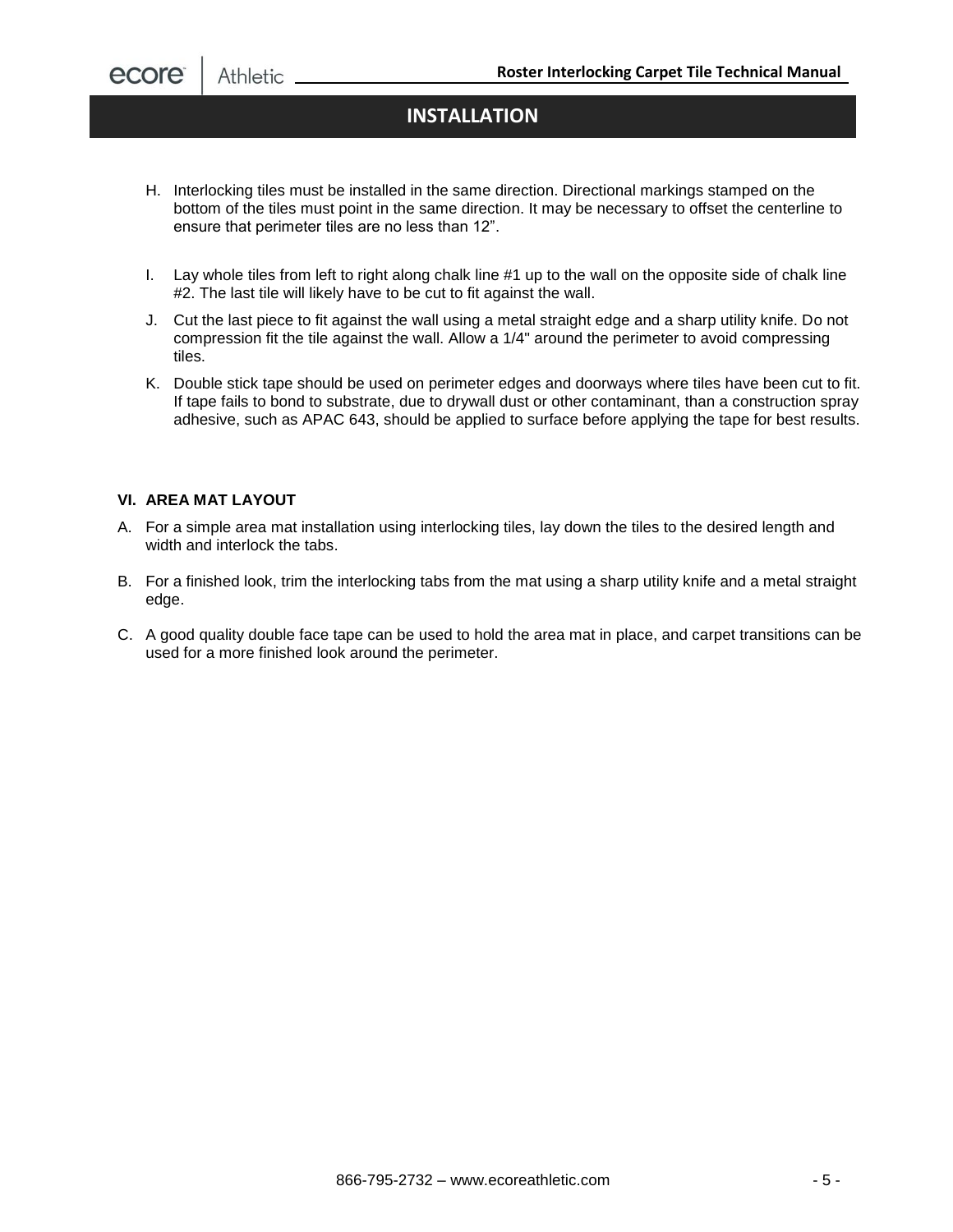A proper maintenance program is critical to preserve the appearance and extend the performance of your Roster products. Ecore has developed a carefully planned systematic cleaning program which, if followed closely, will maintain the Roster tile at its maximum appearance level throughout the life of the product. Our systematic cleaning program utilizes a combination of walk-off areas, vacuuming, spot cleaning, dry compound extraction, and hot water extraction. The cleaning frequencies are scheduled on a daily, weekly, monthly, or longer cycle basis, and are determined by specific traffic routes in each facility. Color, correct construction, anticipated spills, amount of foot traffic per day, and proximity to other environmental soil sources, are all factors to be considered when developing your maintenance program. Each cleaning regimen should be tailored to your individual needs.

#### **Develop a Plan**

A maintenance plan should be developed prior to and implemented immediately after your Roster installation. Forecasting and mapping probable traffic patterns is necessary to establish a comprehensive and workable program. To begin your system, first secure a floor plan of your building. Floor plans are the single most important maintenance planning tool used by a facility manager and are essential for a number of reasons.

Floor plans can be used to:

- Lower maintenance costs by streamlining the maintenance plan.
- Identify the location of soil, especially unusually heavy soil at exterior entrances or high traffic areas.
- Anticipate the cost of labor and equipment.
- More effectively communicate maintenance needs with staff members.

Breakdown your floor's plan into three key areas:

- Light traffic (less than 500 walk-ons per day)
- Moderate traffic (500-1,000 walk-ons per day)
- $\bullet$  Heavy traffic (more than 1,000 walk-ons per day)

Color code the different traffic areas for easy reference.

A typical system would include:

- Amount of traffic estimated Walk-ons
- Vacuum frequency/clean frequency:
	- o **Moderate** Less than 500 1-2 times per week, twice yearly.
	- o **Heavy** 500-1,000 every 2-3 days, quarterly.
	- o **Extra Heavy** more than 1,000 daily,
	- o Monthly

Areas of heavy soiling would include: entry areas, areas adjoining hard surfaces, doorways, elevators, stairways, areas in front of vending machines, areas in front of copiers, aisles between desks, corridors, areas near drinking fountains, areas near pencil sharpeners, cafeteria lines, entrances, and break areas. Exact frequencies should be tailored to usage patterns of specific areas of an installation. Discuss this with your maintenance staff, explaining the frequency of cleaning you would expect in each area.

#### **IMPLEMENTING THE PLAN**

A systematic cleaning program means scheduled maintenance, preventative maintenance, and priority cleaning for heavy traffic areas, intermediate cleaning for moderate traffic areas, and periodic cleaning for low traffic areas.

#### **PREVENTATIVE**

Once the maintenance plan has been determined, preventative maintenance measures can be taken to reduce progressive buildup or the destructive effect of soil.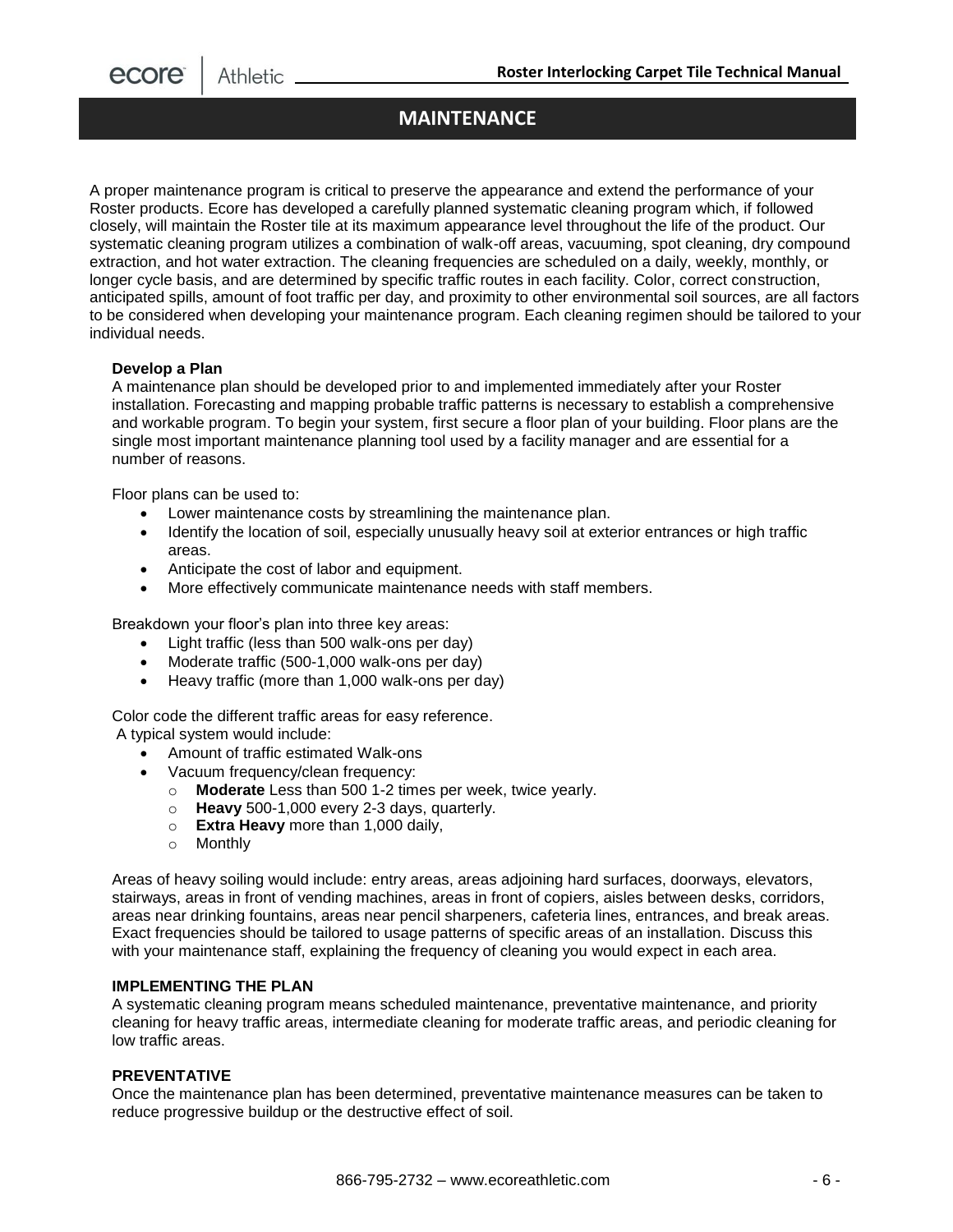

#### **WALK-OFF MATS**

Walk-off mats should be placed at all entry ways and major transition areas, both inside and outside of doorways, to trap and reduce soil and moisture tracking. Removing soil from shoes at entrances will reduce the spread of soil to other areas within the interiors and can reduce the overall maintenance costs. Ecore recommends walk-off mats extending ten to twelve feet, depending on the amount of traffic flow. These mats must be kept clean to prevent the mat itself from becoming a source of soil.

#### **VACUUMING**

More than 80% of dry soil can be removed from the surface on a daily basis through vacuuming. Therefore, a proper vacuuming program is essential in maintaining commercial fiber surfaces and will reduce cleaning frequency required. Vacuuming not only removes soil, which can permanently damage the surface, it tends to lift crushed pile and restore the appearance. **The type of vacuum used is important.** A heavy duty commercial grade vacuum with cylinder brush and bar is highly recommended and should be set so brushes are in contact with pile surface. This type of vacuum should have a firm brush and good suction. At least five passes are needed for adequate pickup. Make sure that the vacuum bag is emptied regularly to maintain suction. Check brushes and belts periodically and replace when worn. Canister type machines, with wand and power driven brush, are generally not recommended. Although canister type machines are suitable for very low traffic areas, trash pickup, and hard to reach areas, they are ineffective for pile agitation.

#### **SPOT REMOVAL**

The single most difficult problem in fiber surface maintenance is that of spots, which are usually the result of spills. Immediate removal of spots and spills will help retain the appearance of your fiber surface and will reduce the probability of a permanent stain. By blotting up liquids or scraping off solids, the subsequent removal will be greatly simplified. Foods, beverages, and other sticky spills, if left unattended, will retain soil and can be tracked elsewhere. Do not depend on periodic shampooing to remove stains. Under no circumstances should the fiber surface remain wet or should any spill remain for more than 24 hours. Spot removal kits are retailed widely and can be quite effective if used properly. However, because Ecore has no control over the quality of these products, nor do we know when the chemical makeup has changed, we can only make suggestions as to their use. The thing to remember when using spot removal kits is **"more is not better."** Too much cleaner will be hard to remove and can contribute to re-soiling. Some spot cleaners can actually change or remove the color from the fiber surface. Before using any spot remover, test the product on an inconspicuous area, watching for color or texture disturbance. If no change is detected, then follow the package directions for spot removal. If a change occurs, do not use the product!

Large stains can often be effectively dissolved with water or a detergent solution and can be quickly removed with a wet vacuum; minimizing the chance of spreading. Repeated applications are often necessary to remove heavily concentrated spills. If detergent solution is used, thoroughly rinse area since soap residue will actually attract soil. After drying, the stain will continue reappearing as it wicks up from the base of the pile. Simply repeat the procedures until the stain has been completely removed. Be patient. Over-wetting the fiber surface can cause the stain to spread. Pretest any spot removal agent in an inconspicuous area to make certain the solution will not damage fibers or dyes.

#### **Act Quickly! Most spills can be removed if treated quickly.**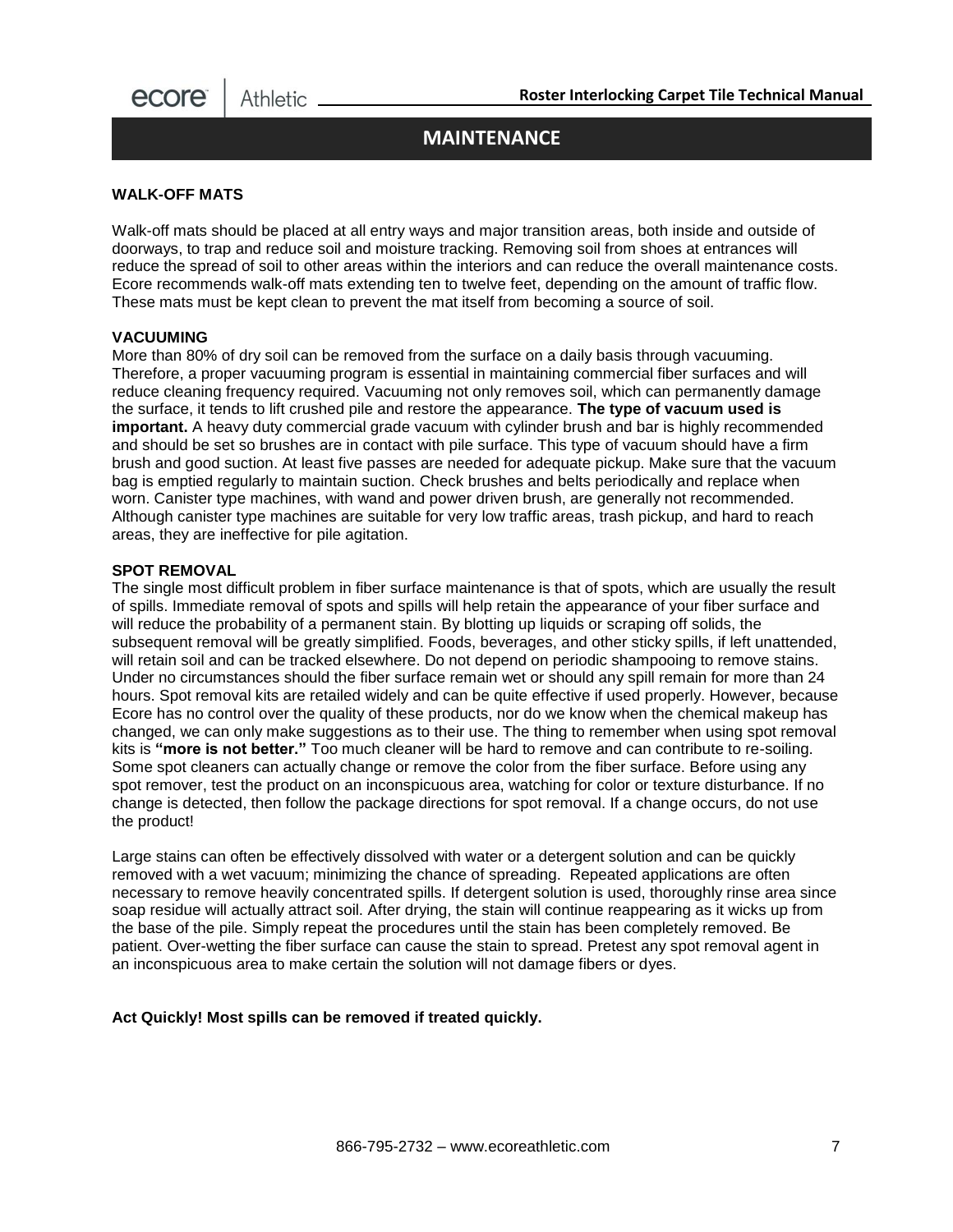#### **REMOVAL PROCEDURES**

Respond quickly! The best method for preventing spots from setting is by removing them as soon as possible. The longer the delay, the higher the probability of a spill becoming a permanent stain.

#### **BLOT LIQUIDS**

Liquid spills should be removed with an absorbent cloth or cellulose sponge. Always blot liquids from the outside to the center to prevent the spot from spreading. Avoid rubbing which can spread the stain and cause pile distortion. Place the cloth on the spill and put a book, or other heavy object, on the cloth. Periodically remove the cloth, flush with water, and reapply a clean cloth. Repeat this procedure, making certain that the substance continues being transferred to the cloth. Continue until stain is removed.

For semi-solids, gently scrape up excess contaminants with a rounded spoon. Break up solids and vacuum until completely removed.

All dry spills should be vacuum cleaned to lift and remove as much of the substance as possible. Pouring liquid onto a dry spill may create additional problems.

#### **DRIED STAINS**

Mix 1 teaspoon of mild liquid dishwashing detergent to one cup of lukewarm water and apply to the spot.

Using a soft bristle brush to help break up stain, work from the outside of the spot toward the center. Flush with water and then extract the water and detergent with a white cloth or wet/dry vacuum. Repeat the process until spot is satisfactorily removed.

#### **IDENTIFY STAIN ORIGIN**

Try to determine the composition of the stain and follow instructions as in the chart (page 11). Proper identification is imperative to successful stain removal. If the stain cannot be identified, treat it as an "undetermined stain". Most undetermined stains can be removed by using one of two solutions: a mixture of 1 teaspoon of mild liquid dishwashing detergent with one cup of warm water, or dry cleaning solvent fluid. Try detergent solution first. If spot is reduced, repeat this procedure. If not, dampen a cloth with dry cleaning fluid and with a blotting motion apply it to stain. If stain is reduced, repeat procedure and then follow with detergent and water. Be careful not to over wet with dry cleaning fluid since this could cause delamination of the backings.

**Note: Ecore recommends using clear or white liquid dishwashing detergent.**

#### **KOOL-AID OR HAWAIIAN PUNCH**

Because the dyes used in these beverages have characteristics similar to those used to dye nylon, an old stain is very difficult to remove.

This is the recommended procedure for removal of fresh stains:

Apply detergent solution to the spot and blot, not rub, with a white towel. Continue with this solution until the color no longer transfers to the towel. Next, apply the vinegar solution and continue as in step one until no more color transfers to the towel. Rinse the area with warm water. If spot re-appears after drying, repeat the previous steps.

If spot still persists, call a professional cleaner.

#### **DESCRIPTION OF PROCEDURES**

VOLATILE DRY SOLVENT (dry cleaning fluid) Exercise caution when using a volatile dry solvent. Ecore recommends a nonflammable spot removal solution. Do not pour solvent directly onto the tile surface, or allow solvent to reach the backing, as volatile dry solvents may deteriorate the fusion process and destroy the bond that holds the Roster components together.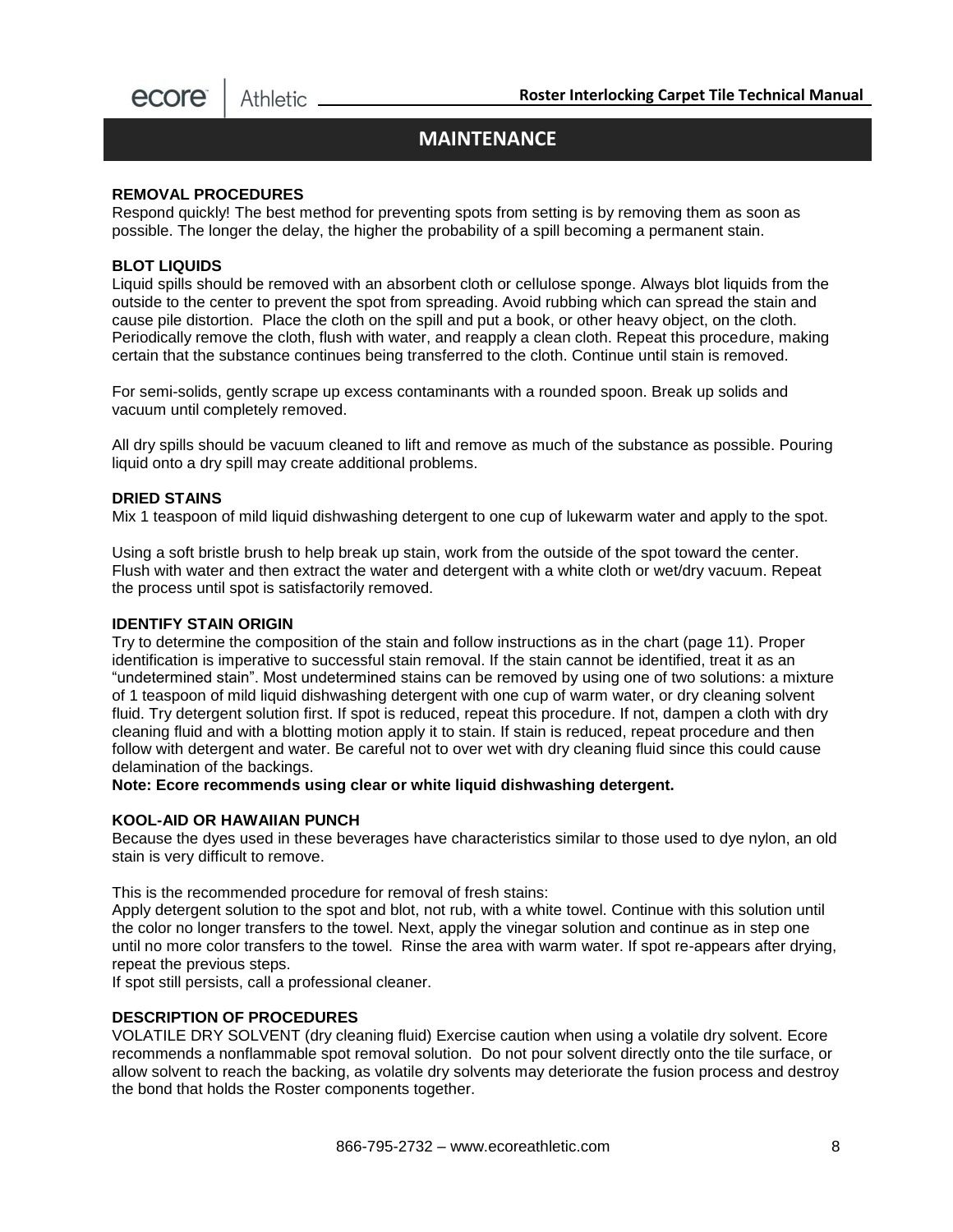#### **MAINTANENCE**

#### **NONVOLATILE DRY SOLVENTS**

Many nonvolatile dry solvents contain amyl acetate or ethyl acetate, which can leave residues that, may cause rapid soiling. These ingredients are also used in many paint, oil, and grease removers. When using a solvent that contains amyl acetate or ethyl acetate, always rinse the area thoroughly with a dry cleaning solvent. Many nail polish removers contain a nonvolatile dry solvent and can be an effective cleaning solution. They also contain alcohol, which assists in rinsing residues.

#### **DETERGENT SOLUTION**

Use a gentle detergent, such as Dawn or Joy. Ecore recommends one teaspoon of non-concentrated detergent to one cup of water. Never use a stronger concentration, as residues may cause rapid soiling. Never use a laundry detergent of any type. Laundry detergents may contain optical brighteners (fluorescent dyes) that dye the fiber. Do not use automatic dishwashing detergents, as many contain bleaching agents that destroy dyes and some fibers. Use lukewarm tap water to thoroughly rinse the solutions from the fibers.

#### **VINEGAR SOLUTION**

White vinegar is a 5% acetic acid solution and is used to lower the alkalinity caused by detergent solutions or alkaline spills. Mix one cup of white vinegar to two cups of water.

#### **AMMONIA SOLUTION**

Mix two tablespoons of household ammonia per one cup of water.

#### **CLEANING**

Regardless of the quality of daily maintenance, periodic cleaning is essential to limit the buildup of soil that cannot be removed through vacuuming. Soiling is only visible on the top 1/3 of the fiber tufts; do not wait until the Pinnacle is visibly dirty before cleaning. Because dirt is very abrasive, waiting until the last minute to clean will shorten the life of your floor. Regularly scheduled soil extraction, along with spot cleaning, will extend the life cycle of your Roster product.

There are many different types of cleaning systems on the market. The most effective for deep cleaning is the hot water extraction method, also known as steam cleaning. With this method, hot water\* or hot water containing a detergent solution is forced into the pile by high pressure. The water, along with the soil, is then immediately extracted. These hot water extraction systems may be in the form of a portable unit or truck mount unit and should be operated by a knowledgeable fiber surface cleaning professional. While these units remove most of the water, the Roster will be damp after cleaning.

**VERY IMPORTANT:** Adequate time is needed for drying. During this time, the floor should not be walked on, as the moisture will remove any soil from soles of shoes.

**\*The maximum water temperature should not exceed 150° Fahrenheit.**

#### **OTHER CLEANING METHODS**

Semi-dry cleaning methods, such as the Whittaker GLS machine with the Crystal Dry Chemistry, can be a very effective interim cleaning method between hot water extractions. Drying times of less than two hours are possible due to the low application rates (1 gal./1000 sq. ft.) of the chemistry. The Crystal Dry is brushed through the pile with a twin cylinder brush machine. The combined effect of the chemistry and brushing action loosens the soil and lifts the face pile. Once dry, the soil is more easily removed from the lifted pile during the next routine vacuuming. The Whittaker GLS/Crystal Dry System also makes an excellent spot cleaning tool.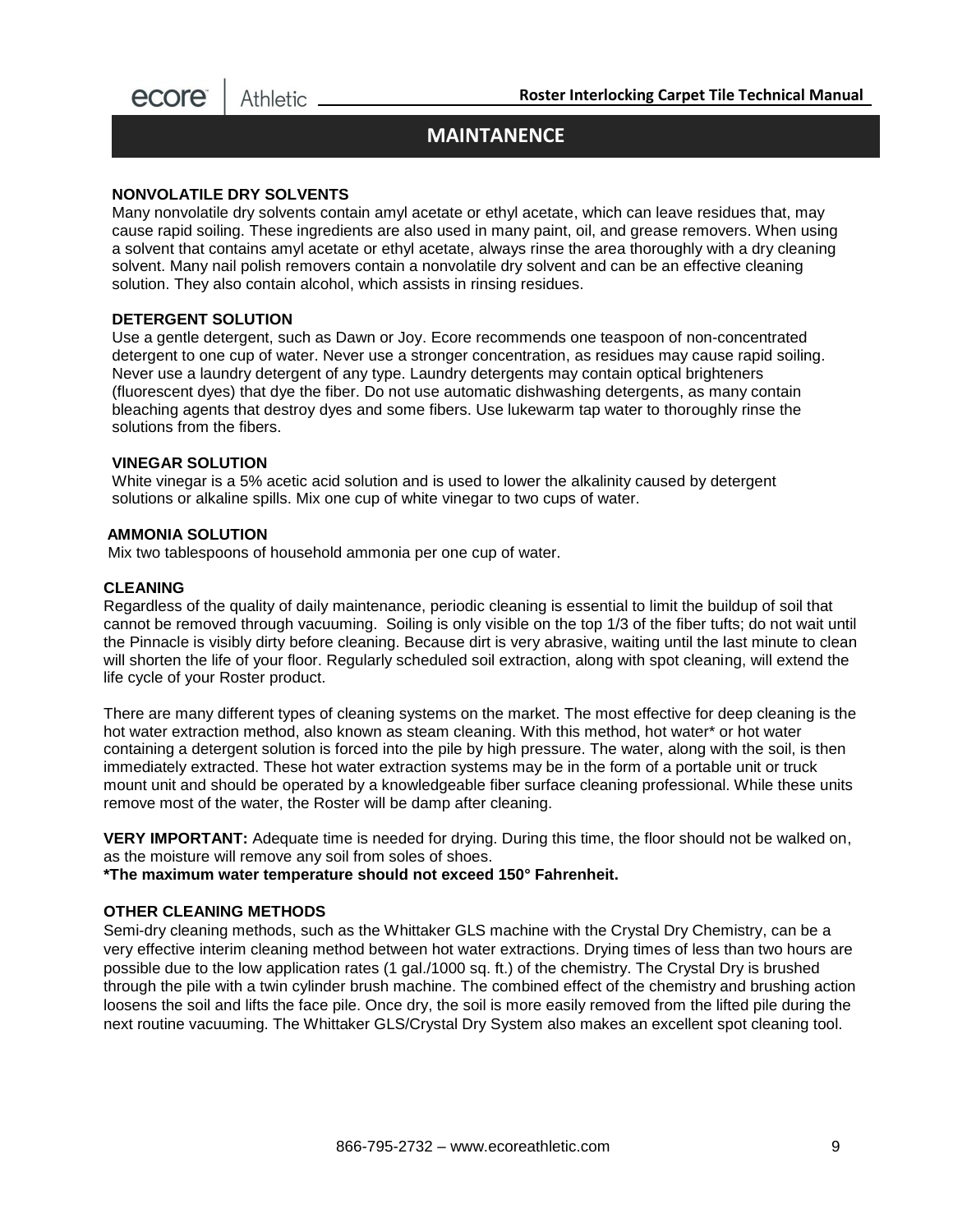**Manual**

Because of the minimal amount of moisture in this method, the surface is usable within a few hours after cleaning. The dry foam method utilizes a special machine to generate detergent foam, which is brushed into the pile by rotating cylindrical brushes. The agitation loosens the soil, which is removed by wet vacuum pickup. The disadvantage to dry foam cleaning is that the detergent is difficult to remove, which contributes to re-soiling. Some dry foam machines have their own extraction capabilities while others require an additional wet vacuuming step to remove suspended soil and cleaning agents.

The bonnet method may cause pile distortion and is generally used for traffic lane cleaning. The surface is sprayed with a detergent solution and the machine "buffs" the surface face using a special pad or bonnet which is changed as they become soiled. Bonnet and rotary brush methods may actually damage the fiber and lead to accelerated soiling due to accumulated soap residue. For this reason, this method is not recommended.

The rotary brush method is a unit with a brush that rotates much like that of a hard surface waxer. A detergent solution is applied to the surface and agitated to loosen soil. The solution is then vacuumed. However, because the soil is only suspended for a few seconds, the effectiveness is minimal. The strong agitation can cause severe distortion, particularly on cut pile construction. For these reasons, this method is also not recommended.

Basically, the rotary brush and bonnet methods are modified hard surface cleaning methods.

#### **IMPORTANT NOTES**

Many people are under the misconception that after the Roster is cleaned for the first time, something is removed that will cause the fiber surface to quickly re-soil. What actually happens is that too much detergent is left in the fibers. If excessive amounts of detergent are used, the fiber surface will feel "sticky" to the touch after it has dried. This dried detergent will then capture dirt particles from anything it comes in contact with. When using any cleaning system it is essential to remove all of the detergent solution.

Another concern should be overly saturating the floor with water. Leaving excess water in the floor will "relocate" the dirt to the Roster backing where it cannot be seen. Several days later the soil, which was not actually removed, will "wick" back up the tufts. This is what happens when a spot disappears after cleaning but reappears several days later.

Every Roster installation may require a different cleaning prescription. With proper installation and maintenance, your Roster products should provide many years of beauty, comfort, and performance.

For further information on maintenance, consult The Carpet and Rug Institute Commercial Carpet Maintenance Manual.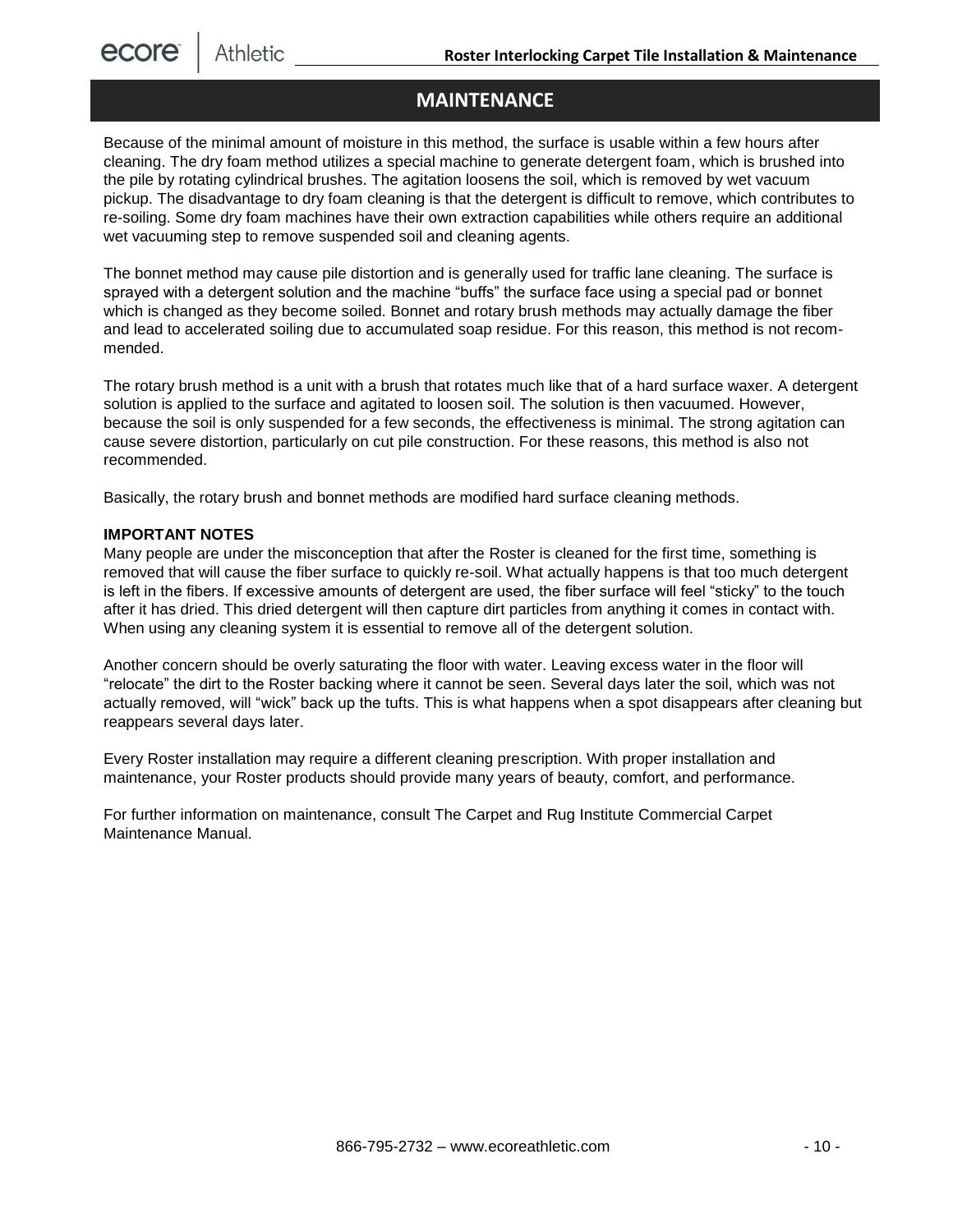## Stain Removal Chart

| Acetone or ethyl alcohol         | Absorb                                                    |
|----------------------------------|-----------------------------------------------------------|
| Asphalt                          | Volatile solvent, detergent                               |
| Beer                             | Liquid detergent, white vinegar                           |
| <b>Berry Stain</b>               | Liquid detergent, ammonia                                 |
| <b>Bleach</b>                    | Liquid detergent, water                                   |
| Blood (dried)                    | Warm detergent, ammonia (3-6%), water                     |
| Blood (wet)                      | Liquid detergent, water                                   |
| <b>Butter</b>                    | Volatile solvent                                          |
| Calcium Chloride (powder/liquid) | Vacuum or absorb, then liquid detergent                   |
| Carbon (black)                   | Vacuum, then liquid detergent                             |
| Catsup or mustard                | Liquid detergent                                          |
| Chewing gum                      | Volatile detergent                                        |
| Chocolate                        | Liquid detergent, ammonia, water                          |
| Coffee                           | Detergent, white vinegar, volatile solvent                |
| Cola                             | Liquid detergent                                          |
| Crayon (red)                     | Paint, oil, or grease remover                             |
| Crème de Menthe                  | Liquid detergent                                          |
| Egg (raw)                        | Liquid detergent                                          |
| Ether                            | Liquid detergent                                          |
| Food Dye                         | Liquid detergent, water                                   |
| Furniture dye or polish          | Paint, oil or grease remover/detergent                    |
| Gelatin                          | Detergent, ammonia warm water                             |
| Grape juice                      | Liquid detergent, water                                   |
| Gravy                            | Liquid detergent                                          |
| Grease (car)                     | Volatile solvent                                          |
| Ink (permanent/India/ballpoint)  | Paint remover, volatile solvent, detergent                |
| Ink (washable)                   | Liquid detergent, water                                   |
| Iodine                           | Alcohol, sodium thiosulfate and ammonia, detergent, water |
| Iron rust                        | Oxalic or citric acids, water                             |
| Linseed Oil                      | Volatile solvent                                          |
| Lipstick                         | Paint, Oil, or grease remover                             |
| Mascara                          | Paint, remover, volatile solvent, detergent, water        |
| Mildew                           | Detergent, ammonia, warm water                            |
| <b>Milk</b>                      | Liquid detergent                                          |
| Nail Polish                      | Absorb, use amyl acetate, volatile solvent                |
| Oil                              | Volatile solvent                                          |
| Orange drink                     | Liquid detergent, water                                   |
| Paint (latex, dried)             | Paint, oil or grease remover                              |
| Paint (latex), wet               | Liquid detergent, water                                   |
| Paint (oil or lacquer)           | Paint, oil or grease remover                              |
| Rubber cement                    | Volatile solvent, detergent, water                        |
| Shoe Polish (liquid)             | Volatile solvent, detergent, water                        |
| Shoe polish (wax)                | Heated iron onto towel, volatile solvent                  |
| Tea                              | Liquid detergent                                          |
| Tomato juice                     | Liquid detergent                                          |
| Urine                            | Liquid detergent, white vinegar                           |
| Vomit                            | Liquid detergent, ammonia, white vinegar, water           |
| Water color                      | Liquid detergent, water, white vinegar                    |
| Wax (candle)                     | Heated iron onto towel, volatile solvent                  |
| Wine                             | Liquid detergent/ammonia (3-6%), water, white vinegar     |
|                                  |                                                           |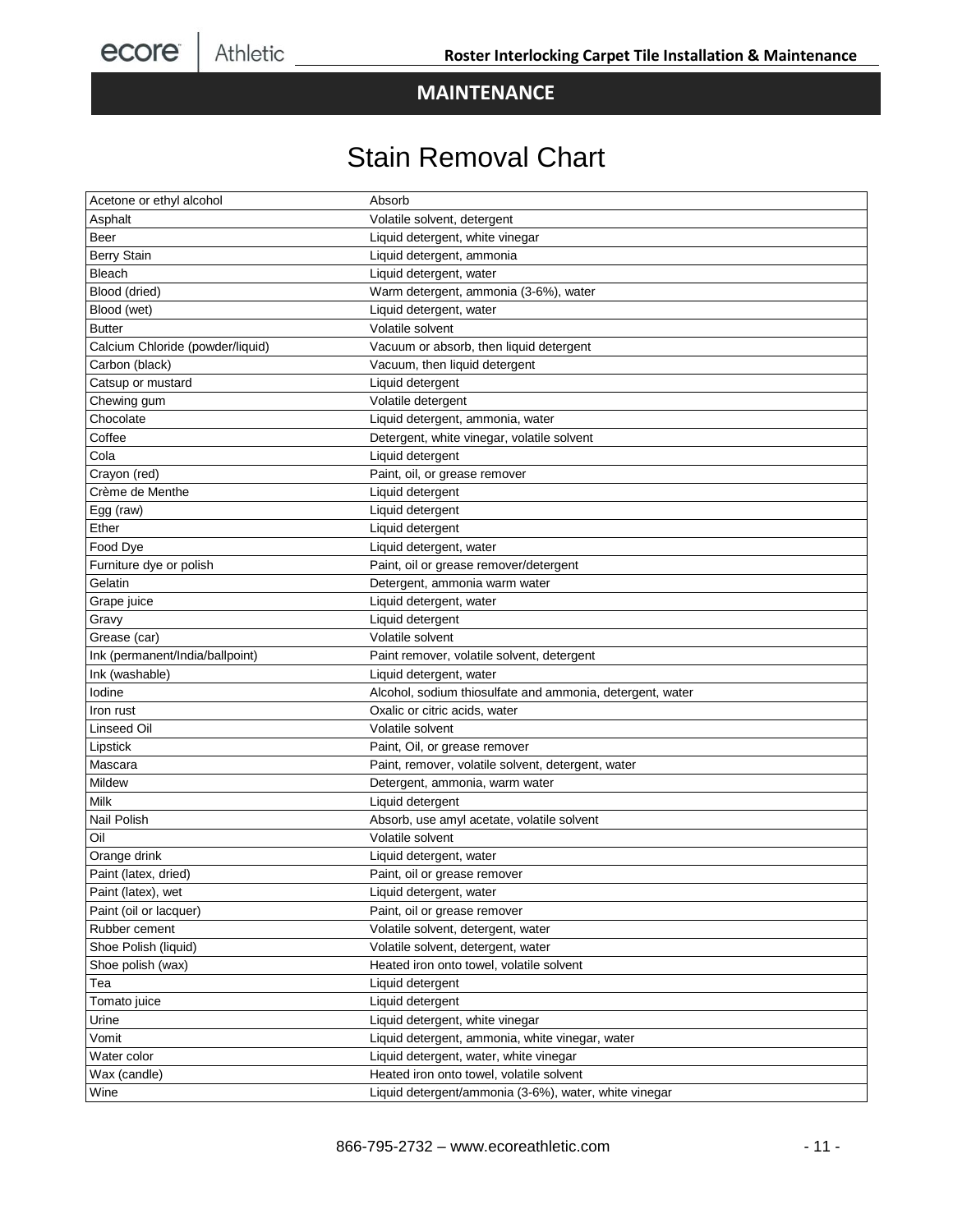#### **Manual WARRANTY**

This limited seven year warranty applies only to purchasers of Roster products for indoor commercial installations. Provided that the Roster has been installed and maintained in the specified commercial location, in strict accordance with Roster instructions and procedures, and the owner meets its obligation hereunder, Ecore (subject to the following limitations and remedies) warrants to the designated owner the following.

#### **I. Items Under Warranty:**

- 1. WEAR Ecore warrants that Roster products will not wear more than 10% of its surface pile weight from abrasive wear for 7 years from the date of installation. Abrasive wear is fiber loss from the wear layer through normal abrasion, not crushing or flattening of the fiber surface pile in any area, nor due to abnormal usage of the fiber surface.
- 2. STATIC PROTECTION Ecore warrants that Roster products will not give static discharges in excess of 3.5 KV for the lifetime of the product, when tested in accordance with the AAATCC Test Method #134-1979.
- 3. EDGE RAVEL Ecore warrants that Roster products will not edge ravel along seams for 7 years from the installation of the product.
- 4. DELAMINATION Ecore warrants that Roster products will not delaminate for the 7 year warranty period, when maintained according to our published procedures. Ecore requires the use of chair pads in areas subjected to rolling loads like desk chairs, wheel chairs, or where other chair pivoting action is present.
- 5. DIMENSIONAL STABILITY Ecore warrants that Roster products will maintain dimensional stability and will not severely dome or curl for the 7 year warranty of the product, when installed per our recommendations.
- 6. It should be noted that slight positive drape is normal and part of the design for ease of installation and prevention of edge curl.

#### **II. Limitations – This warranty does not include:**

- 1. Disfigurement or damage caused by abnormal use or any damage to the Roster not arising out of a defect to our product. For example, the warranty does not cover tears, burns, cuts, installation on stairs or damage resulting from improper cleaning methods, or damage in transit.
- 2. Abuse by any athletic equipment, such as roller skates, ski boots, or golf shoes.
- 3. Differential fading due to light exposure, shading, pile crush, dye lot differences and soiling.
- 4. Any condition that would have had a visible defect upon inspection, prior to installation.
- 5. Any condition that doesn't fall under ordinary wear, or from any use for which the product was not designed.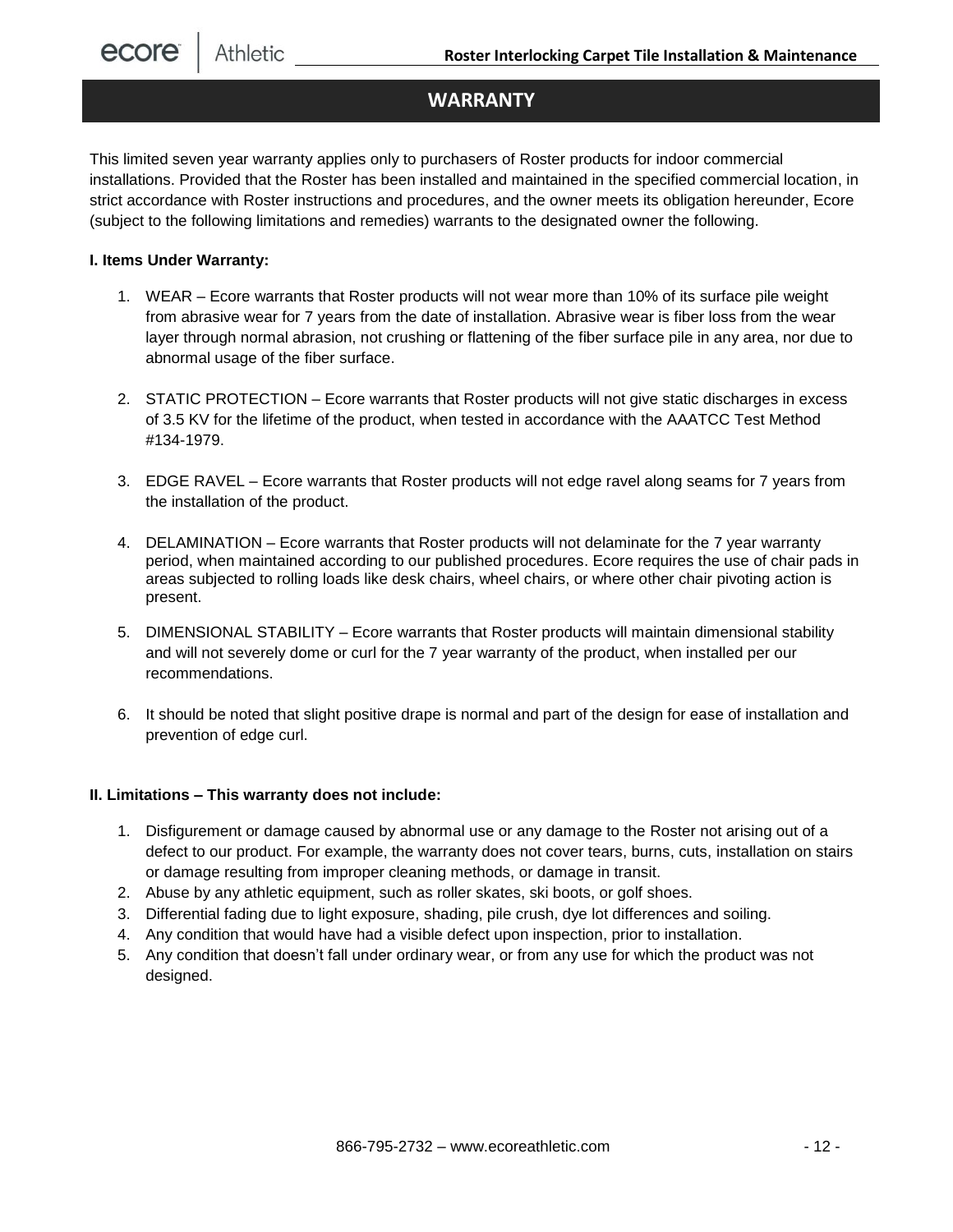#### **Manual WARRANTY**

#### **III. Obligations of Owner**

- 1. The owner must submit notice of all claims under this limited warranty to Ecore within the specified warranty period.
- 2. Claims must be submitted in writing and delivered to:

Ecore International Attention: Claims 715 Fountain Avenue Lancaster, PA 17601

3. All areas in which flooring is to be replaced under the terms of this limited warranty must be cleared of all equipment, furnishings, partitions, and the like that have been installed over the flooring subsequent to the original product installation, at the owners expense.

#### **IV. Warranty Remedies**

- 1. After receipt of proper written notice of the claim, Ecore will designate a representative to inspect that product, with the owners representative and Ecore, will meet all warranty obligations.
- 2. Subject to any monetary adjustment, as may be agreed to upon in writing by Ecore and subject to the above warranty limitations and owner obligation. Ecore shall repair or, in its sole discretion, replace any designated Roster products sold by it containing a defect covered by the above limited warranty.
- 3. Any replacement will be made with a comparable product selected by Ecore from the then-current Ecore product offering. However, Ecore's obligation shall not include the reimbursing of any indirect costs or consequential damages, however incurred. For example, damages arising from interruption of use of the spaces affected, nor expenses in removing furniture from the affected area will be included in our obligation.
- 4. The remedies provided in connection with the Roster warranty are expressly in lieu of any other remedies provided under any other expressed or implied warranty, INCLUDING ANY WARRANTY BY MODEL OR SAMPLE AND ANY IMPLIED WARRANTY OF MERCHANTABILITY OR FITNESS, and of any other obligation on the part of Ecore.